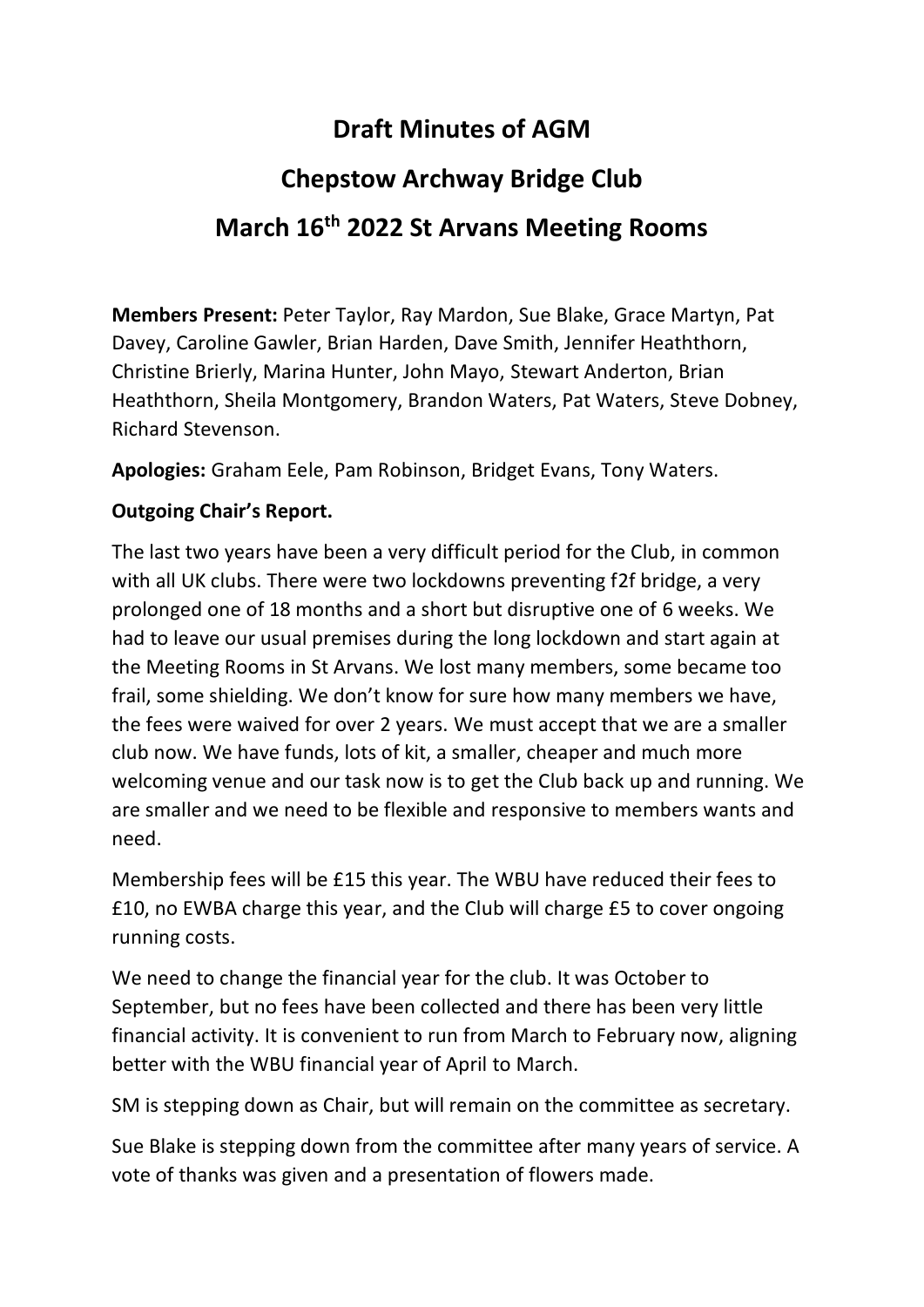SM thanked Richard Stevenson (dealing machine), Pete Taylor (webmaster), Graham Eele (treasurer), Ray Mardon (competitions), and Stewart Anderton (scorer). Thanks especially to all the members for sticking with us.

SM introduced Dave Smith as incoming chair. She welcomed his energy, enthusiasm, fresh ideas, and his genuine love of the game.

**Incoming Chair's Remarks.** DS discussed the immediate future and the hopes for getting the Club going again. We are still seeing if Monday evening will work, and Wednesday attendance has been more satisfactory. A good aim would be 4 tables a night. We can try afternoon bridge again in the darker months if all goes well. On line teams were popular and we intend to continue with them. Members are beginning to come back, and we should try to encourage pairing up to cover holiday absences, etc.

**Change of Financial Year.** (This item was brought forward to place the Treasure's report in the right time frame.) No membership fees have been collected since Jan 2020. The WBU financial year runs from April to March, so the Committee felt this would be an appropriate and technically easy time to align our financial year with that of the WBU. It was proposed to move our financial year to March to February. We would collect membership again now and be able to pay the WBU subscriptions without the money lingering in the account. Brian Harden raised a procedural point of needing a special AGM to change this rule, and DS said that point would be looked at. A vote was taken and the change to the financial year was unanimously passed.

**Treasurer's Report.** GE was unable to attend. The accounts were presented. No issues were raised. Dave Smith proposed they were accepted, seconded by Grace Martyn, which was passed unanimously.

**Annual Subscriptions.** The WBU have reduced their subscription to £10 and the Committee set £5 for the Club fee, making a year's subscription of£15. This was discussed, and most attendees felt that was reasonable. Pat Walters raised the point that some members get no benefit at all from the WBU membership. DS said this year we need to collect the fees, but is open to looking at this again as the year progresses and we see how the Club fares. Ray Mardon proposed accepting, Pete Taylor seconded and the vote was passed unanimously.